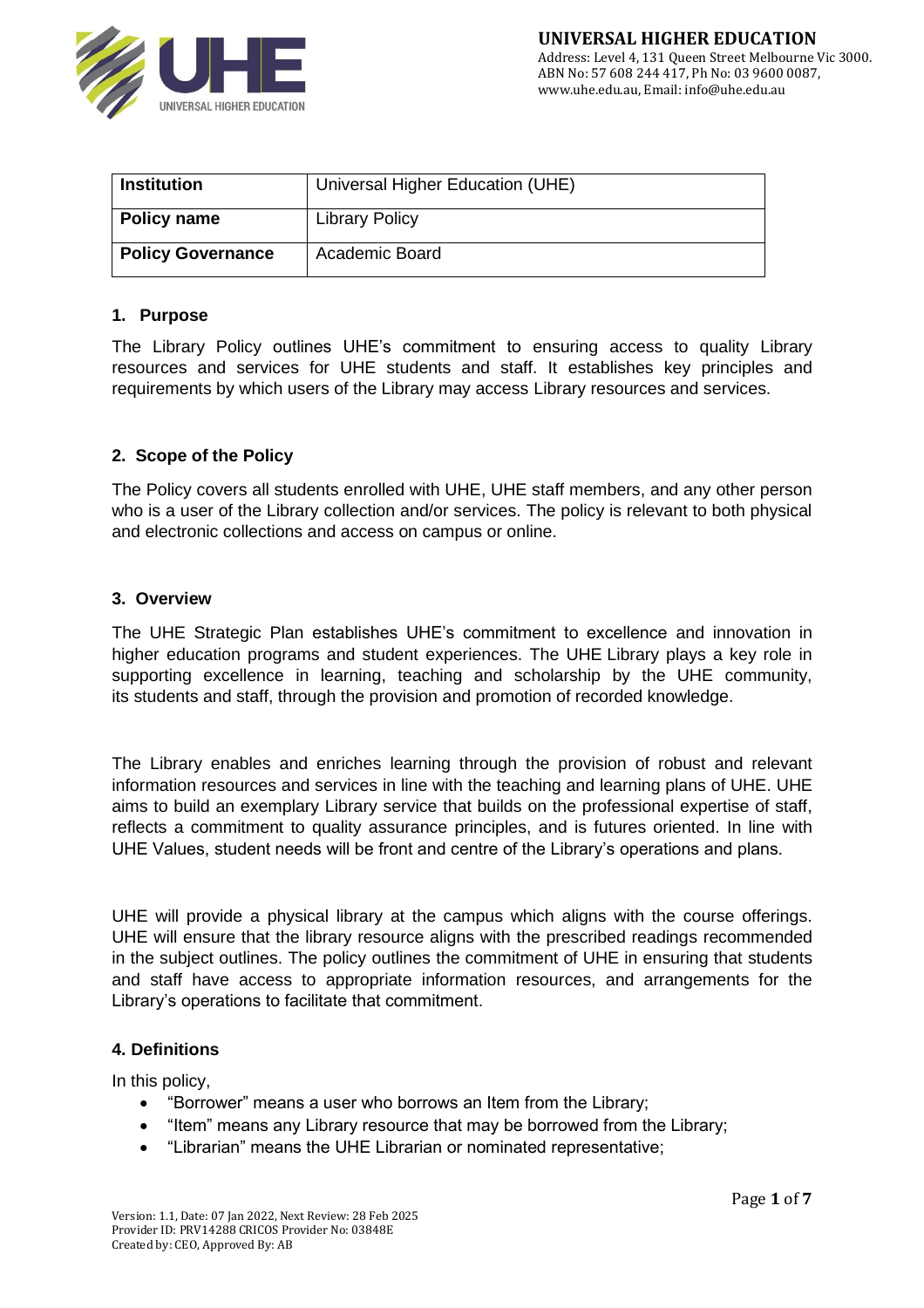

• "User" means any person (including Borrowers) who uses the Library facilities or comes onto the Library premises.

# **5. Service Charter**

The UHE Librarian will determine a Library Service Charter that reflects the Library's commitment to provide quality service to students and the academic community to support effective learning, teaching and scholarship.

This includes a commitment to provide:

- Relevant Library collections and services that are continuously improved with user feedback
- Highly professional, courteous and responsive service, building on the professional expertise of Library staff
- Educational support and instruction to assist users, including information skills as a basis for independent life-long learning
- Optimal facilities and equipment that support effective management of the collection and are conducive to study and learning
- Fair, flexible and equitable access for users, including for remote users and those with special needs wherever possible

# **6. Authorised Users**

The following Users are authorised to borrow from the UHE Library:

- Students enrolled at UHE.
- UHE staff members.
- Members of the UHE Board of Directors and Academic Board.

The following Users may apply to the Library for borrowing rights, and such rights may be subject to fees as determined by the Librarian:

- Staff and students of other institutions with which the Library has reciprocal or service agreements in place.
- UHE alumni.
- Other members of organisations and persons as determined by the Librarian.

Library staff may request that a User produce a valid UHE Identity Card or Library Card where the User wishes to use Library facilities restricted to authorised Users. Any person refusing or neglecting to produce the documentation requested by Library staff may be ordered to leave the Library premises. A User must report the loss or theft of their Identity or Library Card, as soon as possible, to the Librarian. Cards are not transferable and users are responsible for all items recorded against their card.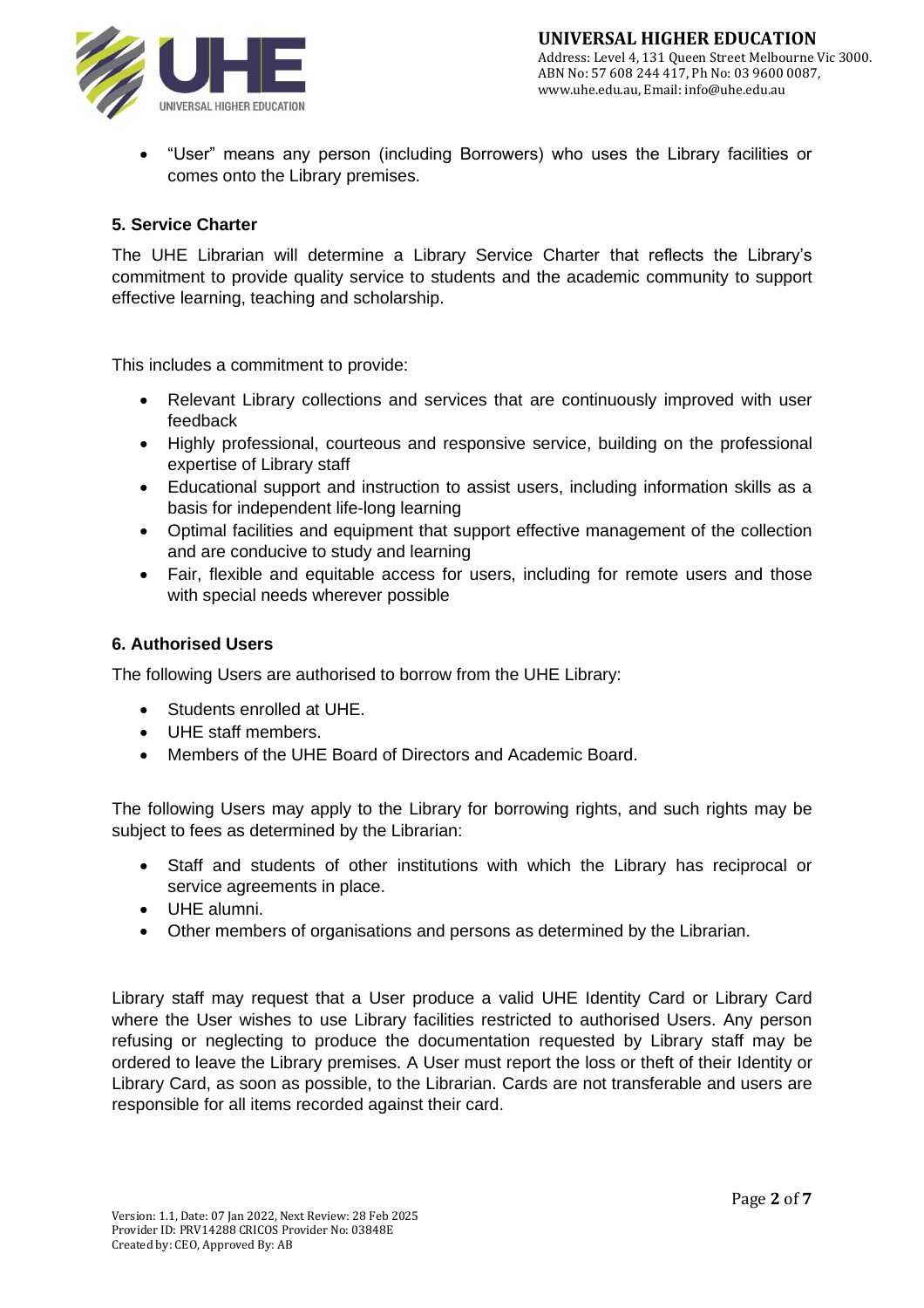

# **7. Opening Hours**

The opening hours of the Library, and conditions of access to facilities and services by Users, are determined by the Librarian and made available at each public entrance to the Library and on the Library website.

Any variation to standard opening hours shall be notified in advance, through appropriate email communications and/or notices. The normal opening hours of the physical library will be 9am-5pm between Monday-Friday and 10am-1pm on Saturdays. The Library will be closed on Sundays and Public holidays. UHE will review the opening hours of the Library based on student feedback and other internal data on borrowings.

UHE will provide 24/7 access to electronic library resources for all authorised users.

# **8. Conduct**

Conduct of persons in the Library must:

- Abide by UHE code of conduct policies and any other protocols imposed by the Librarian which may be displayed in the Library or on the Library website.
- Respect the rights of others, and behave in a manner not likely to disrupt or inconvenience other users.
	- o The library observes zero tolerance of verbal or physical abuse.
	- o Noise levels should always be low.
	- $\circ$  Mobile phones and other electronic devices are allowed, but should be set to 'silent' or 'vibrate' and used in a non-disruptive manner.
	- o During periods of high demand, users of facilities for social purposes may be requested by library staff to relinquish their use until a more appropriate time.
- Respect Library property, and not intentionally or recklessly misplace, misuse or damage any book or other item, furniture or furnishing or facility or equipment.
- Not bring food or drink into the Library, except with the permission of the Librarian.
- Not post or display notices in the Library except as permitted by the Librarian.
- Not film or take photographs within the Library, unless prior permission has been given by the UHE Librarian. Photography or filming of staff or students or any other person is not allowed without their permission.
- Abide by the College's information technology user policies and procedures in using the Library's IT facilities.
- Abide by any reasonable request by a Library or other UHE staff member, including following their directions in situations requiring emergency procedures or evacuation.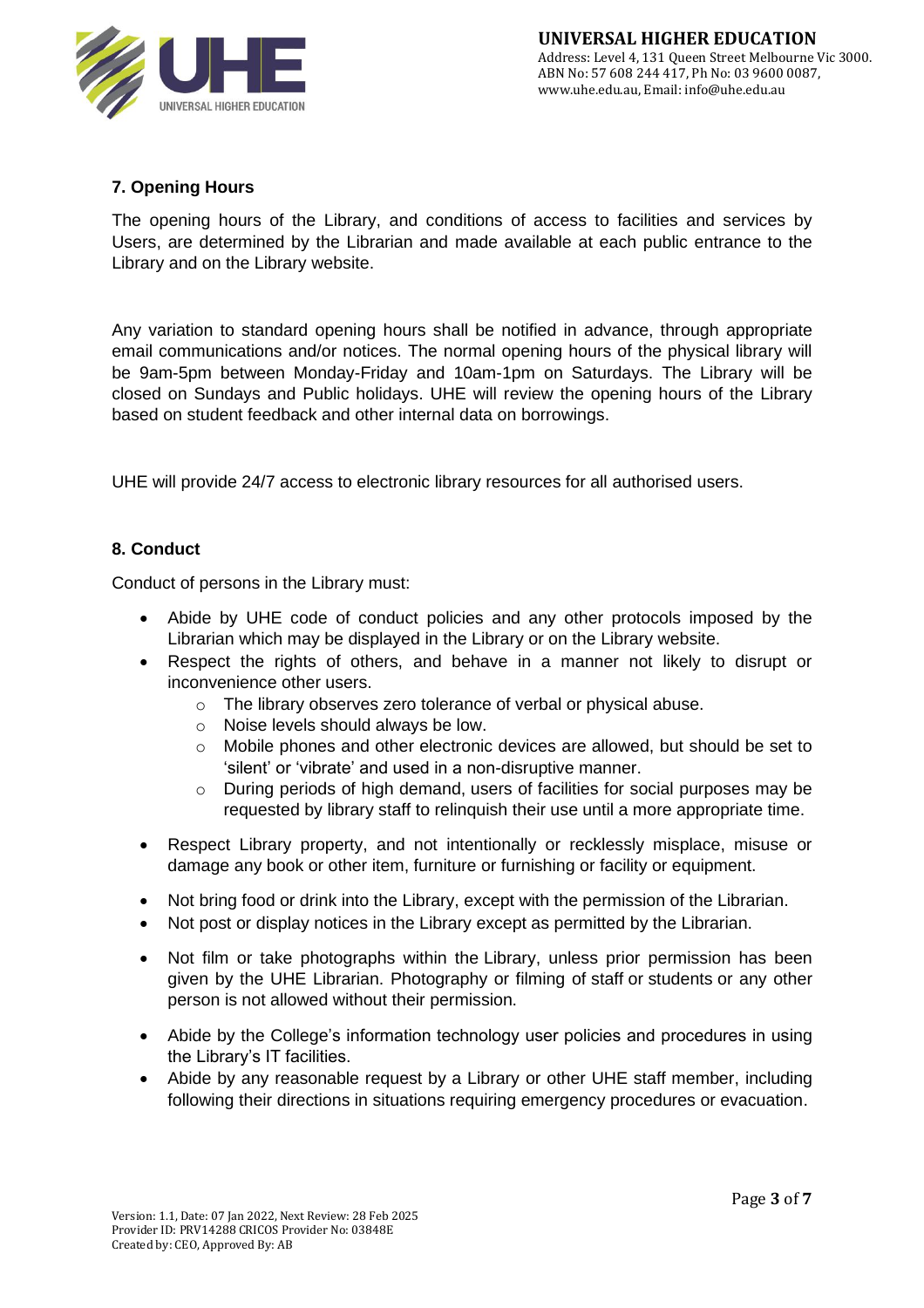

A person who is in breach of the above may be required to leave the Library and/or be excluded from the Library or specific Library facility, by the Librarian. Serious breaches by UHE students or staff will be addressed by the relevant UHE staff or student disciplinary procedures and may include penalties. Commonwealth and/or State law may also be relevant in some cases and users may incur personal liability.

# **9. Borrowing Items**

The Librarian shall determine the:

- Maximum period of loan for each category of Item and each category of Borrower.
- Maximum number of items which may be borrowed by each category of Borrower.
- Approval of different loan arrangements, on application by a Borrower.
- Manner in which the loan of items from the Library is recorded.
- Suspension of borrowing rights, due to failure to return items as appropriate.

A Borrower is responsible for returning borrowed items:

- On or prior to the due date.
- To the appropriate, official return point.
- In the same condition and repair as when the items were borrowed (subject to reasonable wear and tear).

The due date for return of a borrowed Item shall be stated on the loan confirmation issued at the time the Item is checked out for loan. Items on loan may be recalled by the Librarian at any time. Recalled Items must be returned by the new due date.

No item may be taken from the Library premises under any circumstances unless the loan of that item has been recorded. Users may be required to present bags for inspection when leaving the Library or when staff reasonably suspect that a User is in breach of the Library policy.

# **10. Standard Loans**

Unless otherwise determined by the Librarian, the following conditions apply to standard loans:

- A total of 5 items at any one time.
- 14 calendar day loan period per item with an additional 7 calendar day renewal depending on student demand.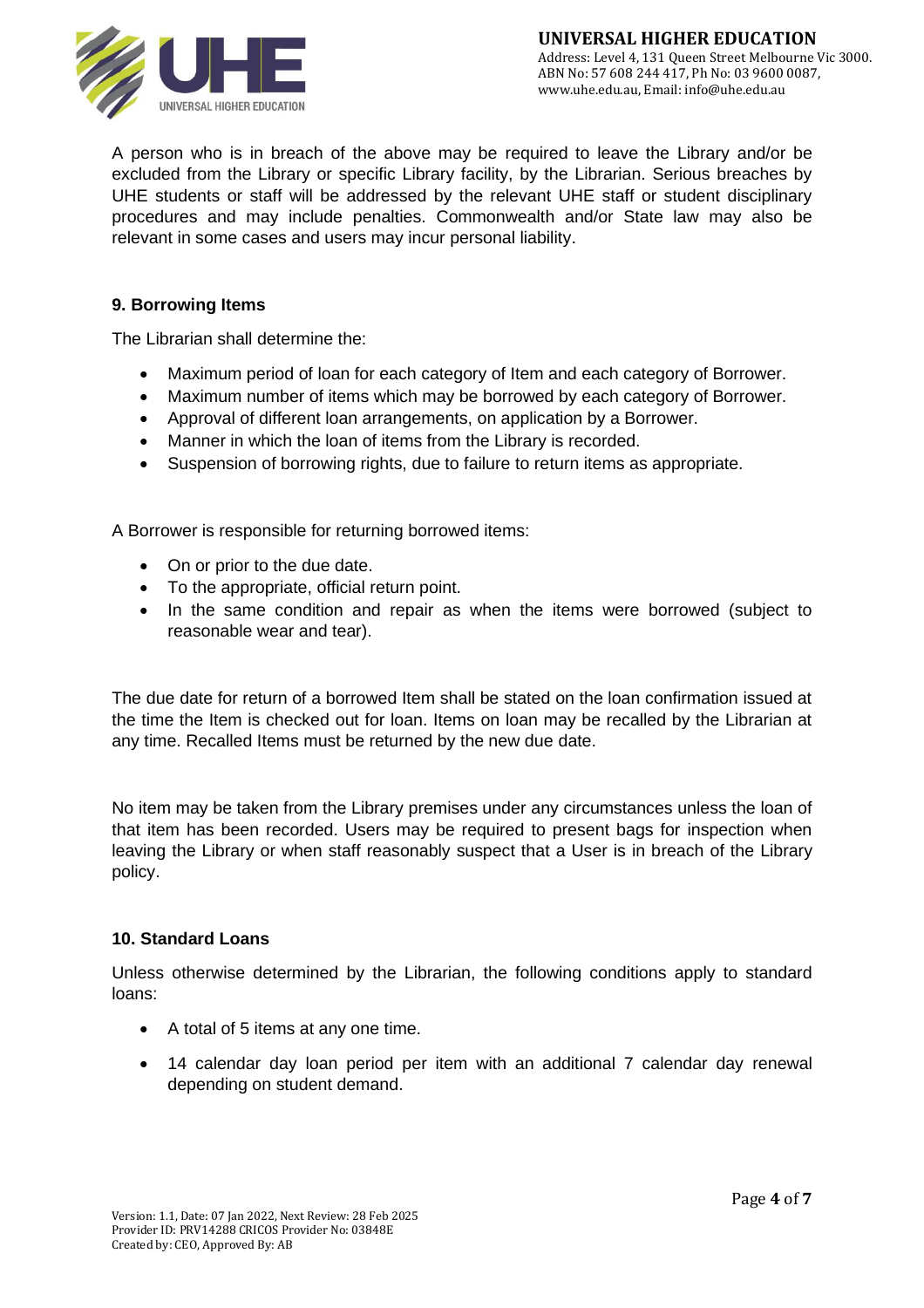

# **11. Lost, Stolen or Damaged Items**

A Borrower must notify the Library immediately if a borrowed Item suffers from loss, theft, damage or misuse. The librarian may determine an item as lost by the borrower after a period of non-return.

In the event of the above, the Library may require the Borrower to pay a fine, comprising the cost of the Library's repair or replacement of the Item and a non-refundable administrative charge in respect of each Item. A Borrower's borrowing rights will be suspended until all fines incurred are resolved or the Borrower returns outstanding Items.

# **12. Notices**

Any notice issued by the Library to a Borrower shall be sent to the Borrower's email address registered with UHE and/or the Library. If no email address has been registered, the notice shall be sent to the Borrower's residential address. Borrowers are responsible for notifying UHE of any change to their email or residential address. Failure to receive notices does not constitute the basis for waiving a late fee.

### **13. Student Equity**

UHE recognises that students may be confronted with emergencies such as illness, travel, and other urgent commitments. The library will provide flexibility if students are able to provide documentary evidence that demonstrates a reasonable basis for not returning the item on time.

# **14. Fees**

Library fees and charges will be determined by the UHE Librarian.

All UHE staff and students have standard access to Library collections and services to support their teaching, learning and scholarship, with no additional fees and charges for standard access. This includes the remote student library service, such as electronic or scanned copies of resources.

Fees and charges may apply, for example, for:

- Replacement Identity or Library cards
- Lost, stolen or damaged items
- A high number of requests for delivery of documents and/or interlibrary loans
- External user access to collections and borrowing of items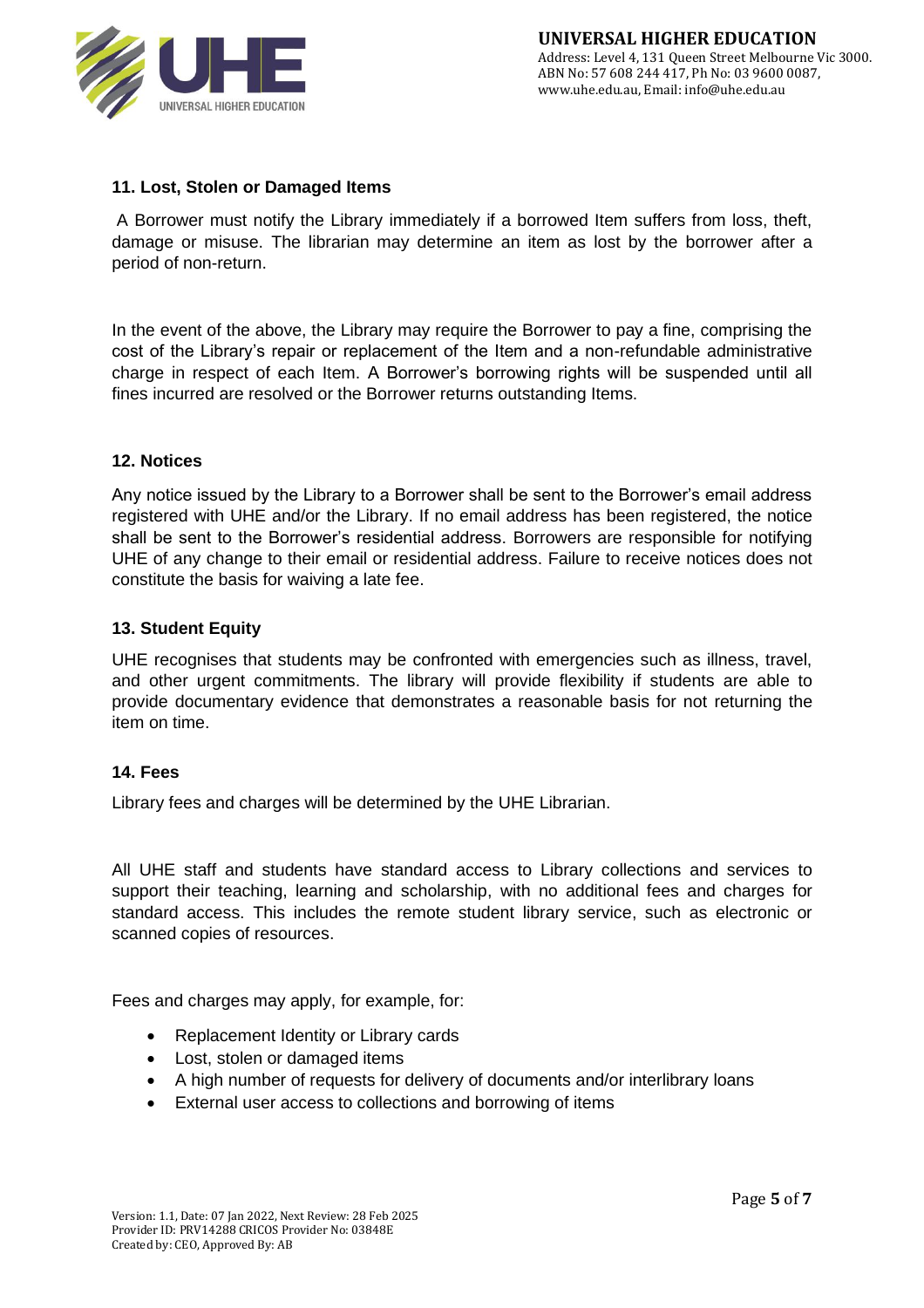

Unless otherwise determined by the Librarian, a late fee of \$10 will be charged per day if a borrowed item is not returned. UHE may also hold student results if the student has not returned the item(s).

The fees and penalties are designed to assist students by maximising access to, and availability of, library materials.

# **15. Exclusion of Liability**

The Library is not responsible for any loss of or damage to personal items brought into the Library by Users.

### **6. Copyright and licensed resources**

Library Users must abide by relevant UHE copyright policies and notices, and must not undertake any copying using Library equipment or facilities in infringement of the Copyright Act 1968 (Cth).

Users of licensed electronic resources must abide by terms and conditions of use as published on the Library website or on relevant notifications with the resource.

### **17. Collection Development**

The Librarian, with the guidance of Academic Leaders and the Academic Board, will lead a Collection Development Policy. The policy will help guide the selection, acquisition, management and withdrawal of information resources in order to achieve and enhance the learning, teaching and scholarship endeavours of UHE. Acquisition will take into account relevance to current and emerging UHE teaching and learning programs, patterns of usage and student growth, quality and currency of content, and access and licensing conditions.

# **18. Educational Support**

The UHE Library plays an important role in enabling students to develop the information and digital literacy skills needed to achieving key graduate attributes. The UHE Library, in partnership with academic staff, will develop and deliver a strategy to contribute to supporting students to become skilled and ethical information users. This includes guidance on appropriate sourcing and referencing of material in academic works.

#### **19. Roles and responsibilities**

The UHE Librarian is responsible for developing the Library Policy and any associated Library policies and procedures to give effect to the Library Policy. The Librarian may delegate all or any of the powers and functions of the UHE Librarian under this policy, to a member of the Library staff.

All UHE students and staff and other Library Users must abide by the Policy and other Library policies, procedures and protocols. Users are also expected to take advantage of